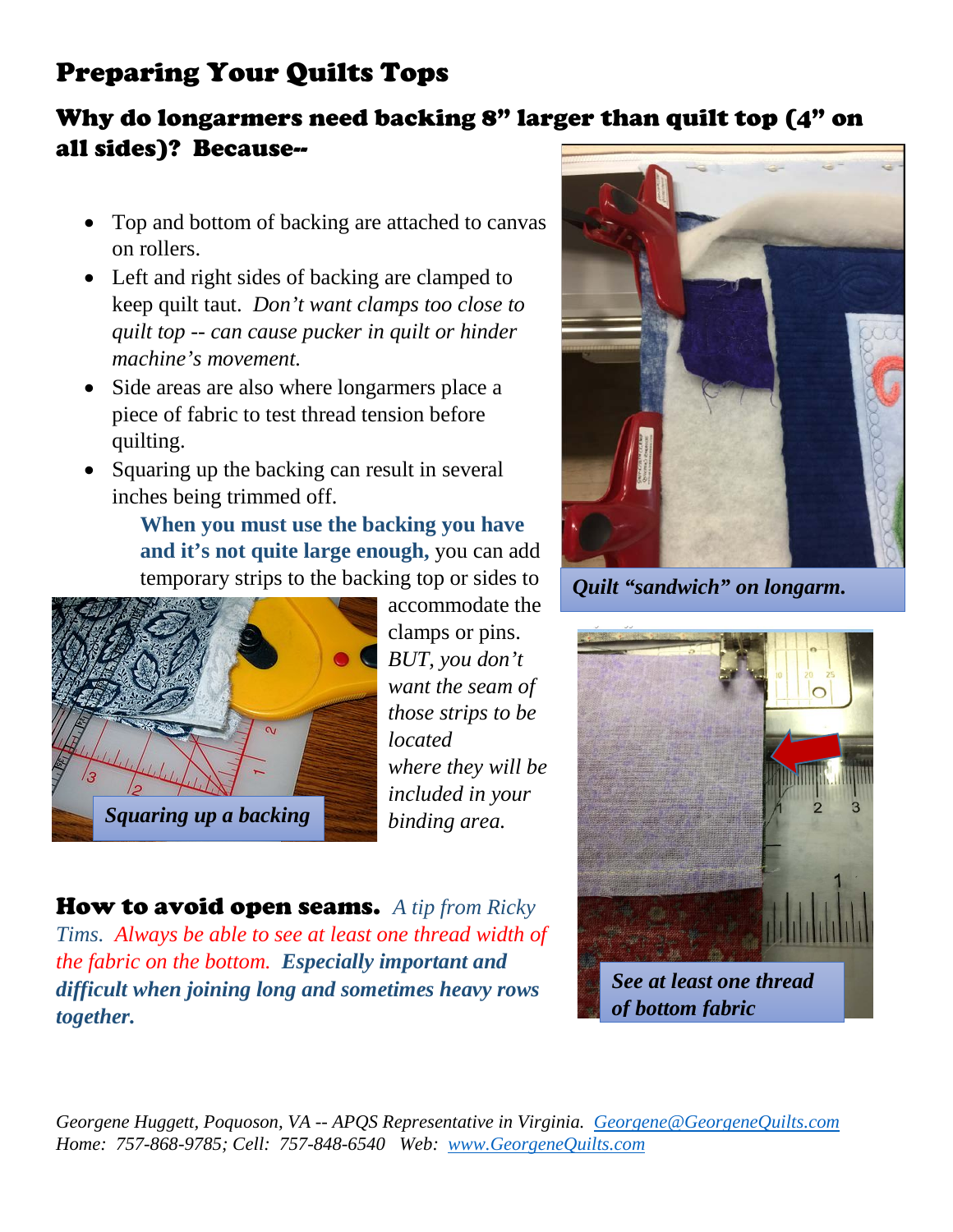## How to avoid ruffled borders – *Measure before stitching.*

*1.* Measure across middle of quilt using two border strips



**Ruffled border. Caused by stitching first, then trimming** on top of each other as your "measuring tape." *A tip from Eleanor Burns.* Anchor with pin at one end, smooth both border strips across center of quilt top, using more pins as needed. Then cut at opposite end.

- 2. Fold the cut strips and quilt top separately in fourths. Mark or *finger press* a crease in each fourth.
- 3. Pin the strips onto quilt top at the center, at the quarter marks, and at each end. *For large quilts, I use my large cutting table, but you can also do this on the floor.*
- 4. Ease remaining areas by stretching, if necessary, and pin in place.

*To help ease in a fuller side, place the "bubble on the bottom" – A tip from Alex Anderson. That way your feed dogs will lend a lot of help*. Remove pins as you go, easing strips between pins as you stitch.

- 5. After stitching these two border strips, *set* seams with iron then *press open*.
- 6. Repeat for remaining two borders.













*Georgene Huggett, Poquoson, VA -- APQS Representative in Virginia. [Georgene@GeorgeneQuilts.com](mailto:Georgene@GeorgeneQuilts.com) Home: 757-868-9785; Cell: 757-848-6540 Web: [www.GeorgeneQuilts.com](http://www.georgenequilts.com/)*